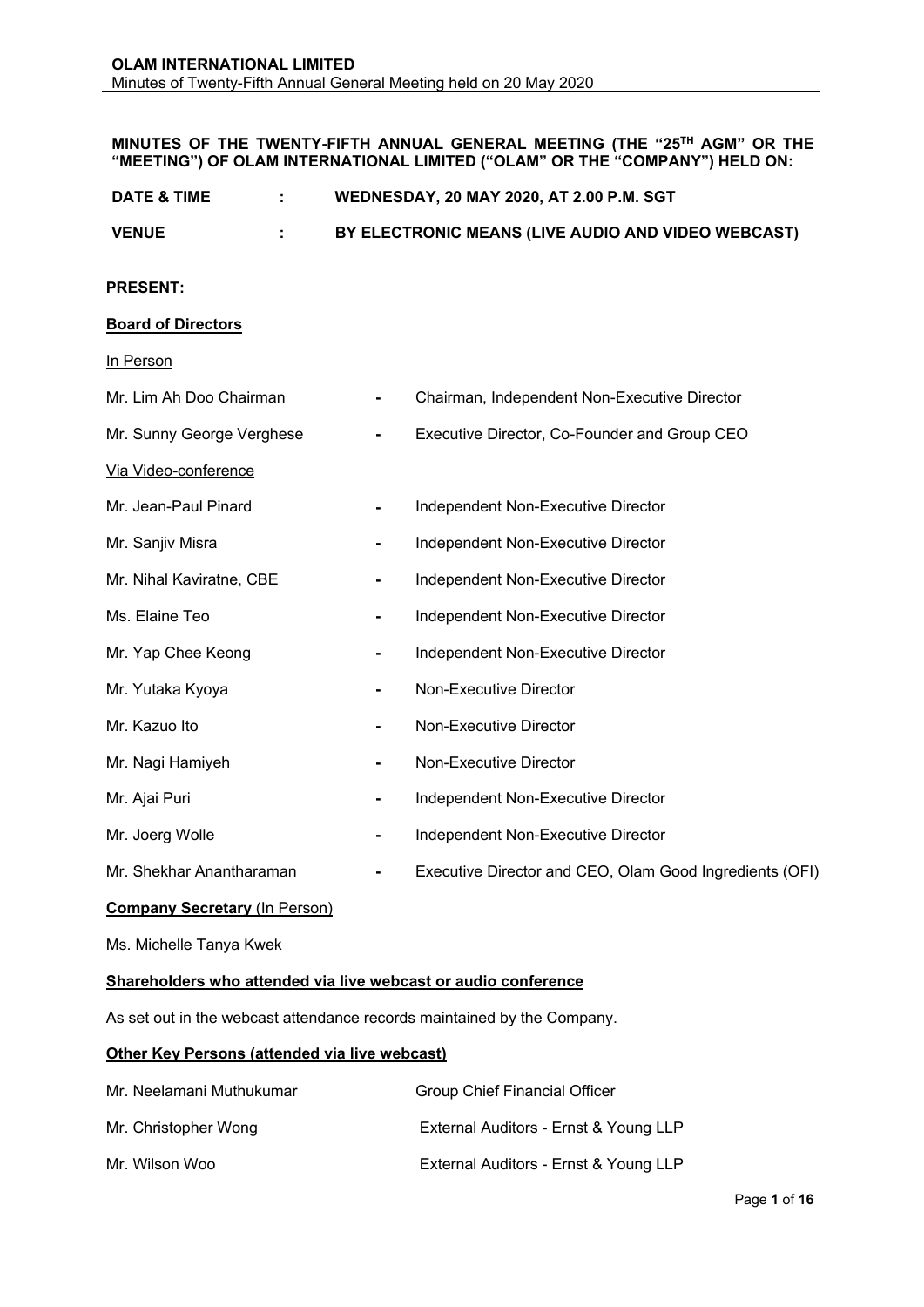# **CHAIRMAN'S OPENING REMARK**

Mr. Lim Ah Doo, the Chairman of the Company and the Meeting (the "**Chairman**"), welcomed all shareholders present at the Company's  $25<sup>th</sup> AGM$  joining via live audio and video webcast.

Chairman expressed regret that, because of the heightened safe distancing measures and for the well-being of all attendees, the AGM had to be held by electronic means. Both Chairman and Mr. Sunny Verghese, the Co-Founder, Group Chief Executive Officer and Executive Director ("**GCEO**"), who attended the Meeting, wore masks to observe the safe distancing requirements. The Chairman apologized to shareholders for any inconvenience caused.

Chairman then introduced the other members of the Board ("**Board**") who had joined the Meeting by way of video conference.

Chairman thanked shareholders who had raised and submitted questions to the Company prior to the AGM. He informed shareholders that the Company's responses to the substantial and relevant questions had been published on the SGX website and the Company's website prior to the Meeting.

Before proceeding with the formal business of the Meeting, GCEO referred to his presentation and briefed the Meeting on the financial performance of the Company for FY2019, the Q1 2020 highlights, the COVID-19 impact and the Company's response and an update on the Re-organisation Plan.

### **PRESENTATION BY GCEO**

GCEO drew shareholders' attention on the forward-looking statements.

#### Financial Performance of 2019 and Q1 2020 Highlights

The Company had strong performance in financial year 2019 ("**FY2019**") with 20.9% growth in sales volume and 8.6% revenue growth from S\$30.5 billion to S\$32.0 billion year on year. On the strong topline growth, EBITDA grew by 25.6%, PATMI grew by 62.2% and operational PATMI grew by 43.7%. The variance between reported PATMI and operational PATMI included the exceptional gain from various divestment undertaken in FY2019. The Company generated positive free cash flow to equity ("**FCFE**") of S\$135 million and maintained gearing at 1.38 times, well below the 2.0 times boundary. EBITDA by IC had improved from 8.1% to 10.2% representing a year-on-year growth of 26%. ROE grew from 5.3% to 9.1%, representing a 72% growth year-on-year. The group exited the year with strong balance sheet and improved capital efficiency through the reduction in cycle time.

In line with the FY2019 performance, the Board had recommended a final dividend of 4.5 cents per share. Together with the 3.5 cents interim dividend, a total dividend of 8.0 cents per share would be paid for FY2019.

Building on the Strategic Plan that was announced by the Company in 2019, the Company announced in January 2020 the re-organisation plan, which sought to sharpen Olam's focus, simplify its portfolio and accelerate profitable growth through two distinct operating groups, namely Olam Food Ingredients (OFI) and Olam Global Agri (OGA).

On the 2019 results in terms of sales revenue across its diversified products and regions, Food Staples and Packaged Foods segments contributed 53.4%, followed by 20.3% from Confectionery and Beverage Ingredients segment, 13.4% from Edible Nuts and Spices and 12.9% from Industrial Raw Materials, Infrastructure and Logistics. Asia region was the highest contributor to sales revenue of 49.7%, followed by Europe at 20.0%, Americas 16.7% and Africa 13.6%. The Company was also well-diversified in sourcing region across markets with 40.4% from America, 25.8% from Asia, Australia and Middle East, 25.4% from Europe and 8.4% from Africa.

Page **2** of **16** Invested capital increased marginally by 5.6% year-on-year. Working capital was slightly reduced to S\$6,767 million from S\$6,844 million in FY2018, whereas the fixed capital had increased to S\$8,881 million from S\$7,968 million in FY2018. The net fixed capital increase was S\$913 million, with approximately S\$577 million arising on the account of SFRS(I) 16 adoption effective from 1 January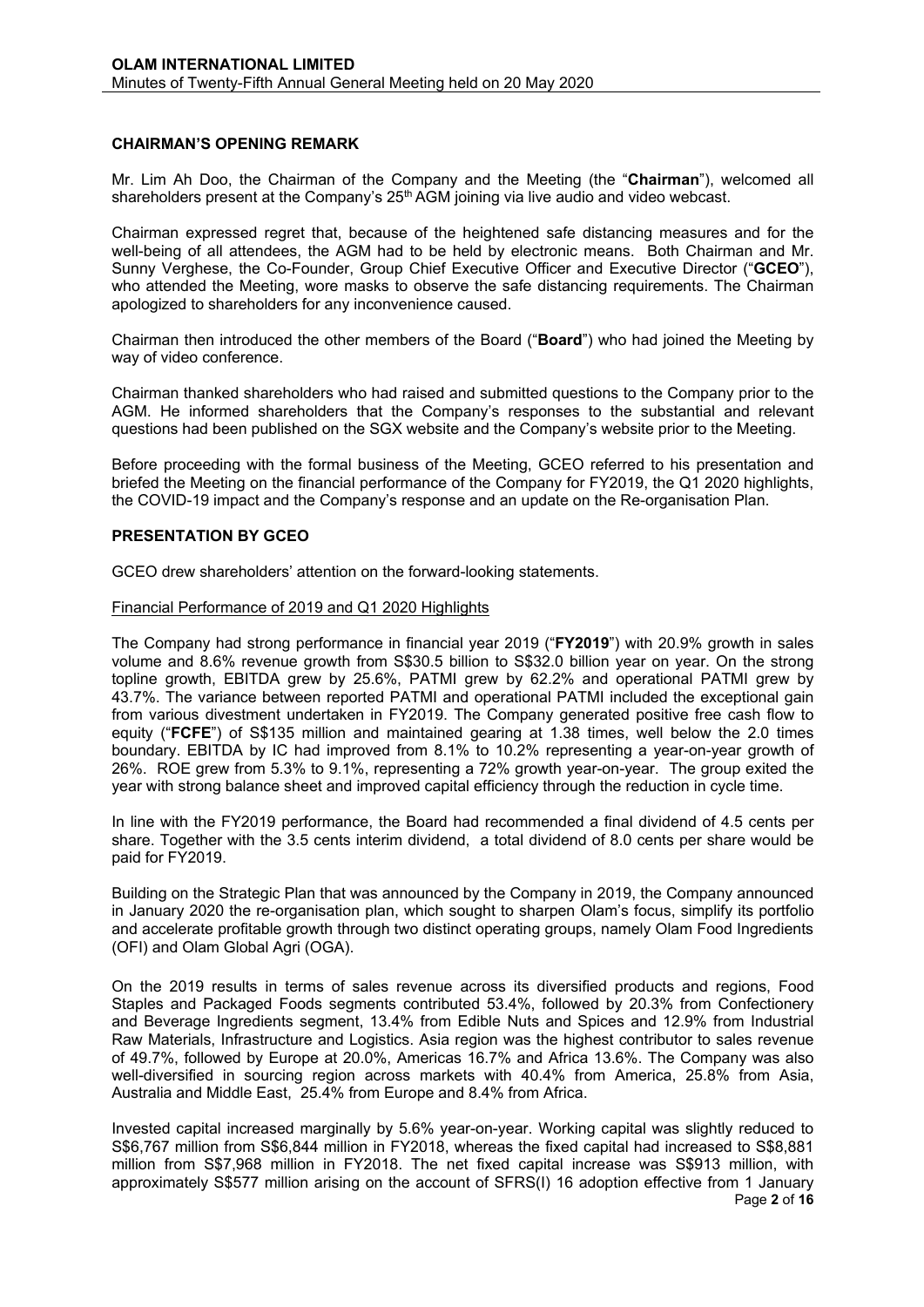2019 and addition of right-of-use assets; with the balance arising from various investments and divestments as identified in the Strategic Plan.

GCEO went on to brief shareholders on the performance for the first quarter ended 31 March 2020 ("**Q1 2020**"). The Company welcomed the recent changes to the reporting regime and adopted the half-yearly reporting going forward. However due to uncertainty arising from the COVID-19 pandemic, the Board have decided to provide a business update which had been published in the prior week.

Despite the decline in volume in Q1 2020 against the same period last year by 1.2% to 8.4 million MT, revenue grew by 4.6%. EBITDA declined by 7% at S\$391 million, whilst reported PATMI grew 6.1% to S\$179.1 million on account of two assets divested in the first quarter of the year. Operational PATMI declined by 24.9% to S\$136 million due to supply and demand disruption from COVID-19. GCEO said The Company has a strong liquidity position with S\$4.5 billion cash and cash equivalents, the highest in its history to ensure liquidity for business continuity. Gearing was reported at 1.53 times for the quarter. Ample liquidity of S\$20.475 billion was maintained as at Q1 2020, which comprises S\$4.46 billion of cash and cash equivalents, S\$6.27 billion readily marketable inventory, S\$2.231 billion secured receivables and S\$7.514 billion unutilised bank lines.

#### COVID-19 Impact and Our Response

GCEO touched on the COVID-19 impacts and the Company's response. The potential impact from COVID-19 to the business was categorised into three specific areas, namely, demand side, supply side and financial markets.

On demand side, there was potential demand disruption in some categories and consequent volume volatility; commodity price volatility and its consequent pressure on margins; as well as increased risk of counterparty defaults.

Supply disruption would pose greater impact to Olam despite food business being more resilient. There was the potential of forced factory closures imposed by the local government authorities, raw material supplies' disruption, unavailability of labours, restriction on cross border movements as being imposed in 17 countries and in some cases, ports' lockdown affecting the movement of raw materials from the source.

On financial markets, the crisis has led to liquidity crunch and increased cost of borrowings. Currency devaluation against US dollars and corporate defaults or liquidation, particularly in Asia has led to increased caution in the banking sector. It was hence important for companies to maintain ample liquidity.

There was distinct impact on the demand side to the food, feed and raw materials categories of the business. There was a marked decline in dine-in and out of home consumption. There was however a surge in delivery but was not enough to compensate for the decline in dine-in and out of home consumption. Grocery retail demand continued to grow faster than expected, in particular packaged foods, online groceries as well as food essentials and staples (eg. rice, instant coffee, noodles, frozen meals) due to pantry restocking effect both in the household and the retailers. During this period, food safety and quality have become paramount to consumers as seen in shifting trend towards wellrecognized brands.

Olam have experienced lower demand in some of its non-food categories like Cotton as well as food products with significant out-of-home consumption, such as Edible Oils and Coffee. Similarly, Almonds and Dairy saw lower demand due to the lockdown situation in China in the first quarter. However, demand for most of food staples was generally resilient and spiked, in some cases, due to the pantry restocking effect both at the household and at retail level as mentioned earlier. Most countries were seen prioritizing agri supply although the limited labour availability became a challenge. There were also increased restriction in cross-border movement of food staples as producing countries prioritized domestics need.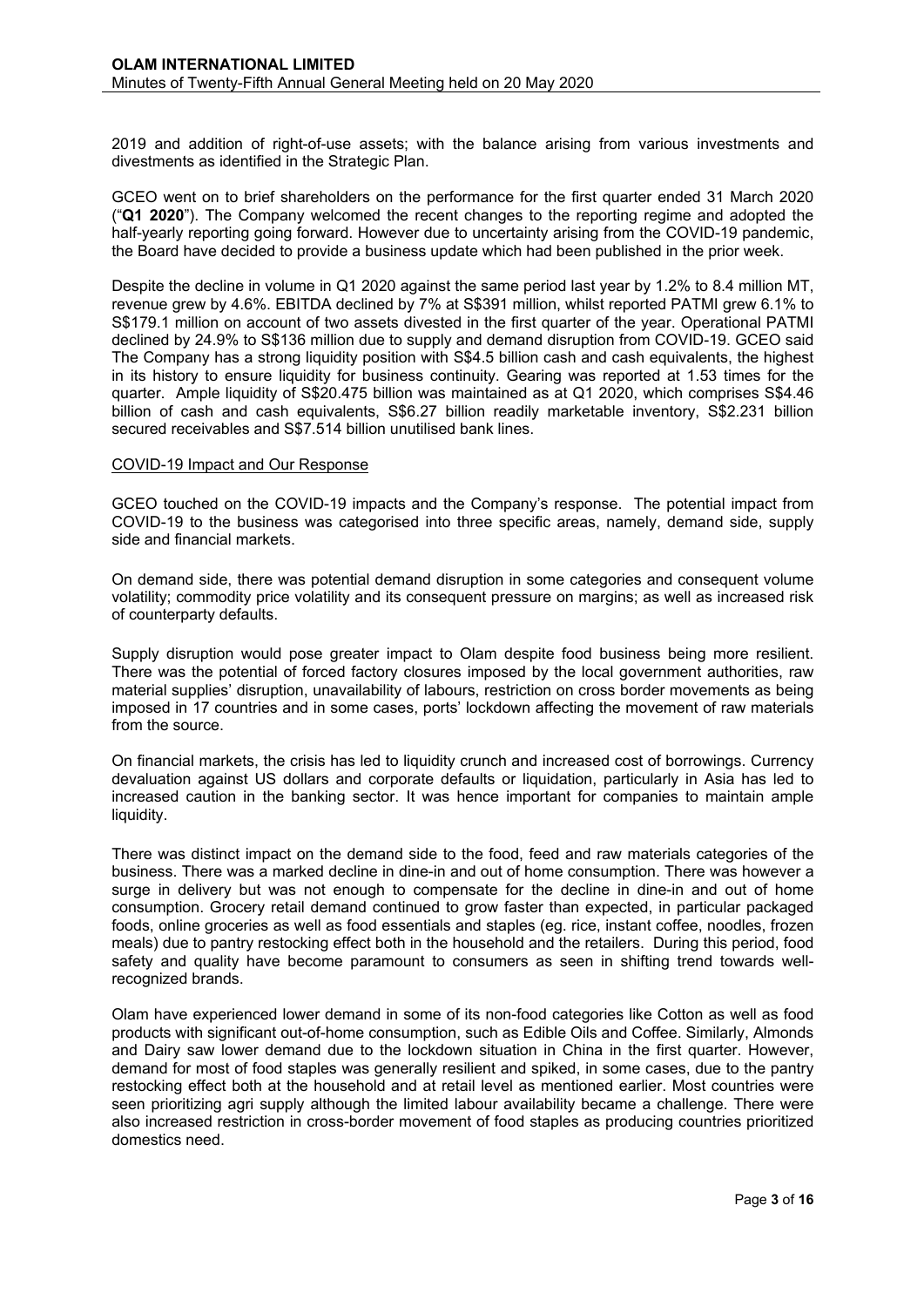Five priorities were identified in response to the COVID-19 crisis. Olam's primary focus has been to ensure health and safety of its employees as well as health and food safety of our customers. The second priority was to activate business continuity plans in all key countries and sites. The third priority was to mitigate the impact in demand, supply and financial markets condition sides. Several "handbrake" levers across companies have been implemented such as (i) reducing SG&A expenses; (ii) reducing working capital by improving cycle times and reducing inventories; and (iii) postponing some capital expenditure. He further added that a tiered mitigation plan for additional "handbrake" levers in anticipation of the second wave of pandemic and more significant mitigating measures "break glass" levers have been drawn should the situation deteriorate further.

Olam is concurrently supporting its stakeholders, in particular farmers and communities, in the location it operates, particularly in vulnerable countries. It has so far contributed over US\$5 million to humanitarian aid across various operations, including S\$1.65 million contribution to the Courage Fund in Singapore from Olam's Board, management and staffs. The Company also invested and leveraged on digital tools to reach approximately 1.2 million farmers with daily health advice and precautions and imported 24 thermal scanners, 9 million masks and other protective PPE and hand sanitizers to many African countries.

With 80% to 85% of Olam's revenues in the food category where demand is less sensitive to recession or economic downcycles, Management believed that the Company would be able to better navigate the demand-led uncertainties around COVID-19 crisis. GCEO added that the impact of COVID-19 on second quarter ending 30 June 2020 and the rest of the year remains uncertain with a wide range of outcomes that could impact demand and supply conditions across different geographies, businesses and financial markets. He reiterated that the Company has been proactively controlling costs and conserving liquidity to mitigate against potential adverse impact from the crisis and stood ready to pull additional levers if situation worsen. Management will continue to monitor and assess the impact on a more dynamic basis and provide an assessment along with unaudited financial statements for the first-half ending 30 June 2020 or earlier, if material developments arise.

# Re-organisation Plan

GCEO referred to the 2019-2024 Strategic Plan announced in January 2019. The Company has successfully executed year one of the plan. With COVID-19, the Company would need to review year two of the plan. At the time of the announcement of the plan, the Company had decided to explore options that would unlock further value over and above the plan on a sustained basis by re-organising its portfolio. Two financial advisors were appointed last year, Credit Suisse and Rothschild & Co., and building partly on the recommendation by the Board, Olam would be re-organised into two coherent operating groups, Olam Food Ingredient (OFI) and Olam Global Agri (OGA) with the Company acting as the holding company.

Under the Strategic Plan, there were 4 goals, 4 pathways and 4 enablers identified. First pathway is to strengthen, streamline and focus our portfolio by reducing from 16 to 12 portfolio, de-prioritizing 17 SBUs and earmarking 25 assets for sale over the 6-year period. Second pathway is to improve margins and productivity. Third pathway is to offer differentiated products/services in existing and new channels. Final pathway is to explore investments in new engines for growth. In order to execute these 4 pathways, 4 enablers were identified, namely operational excellence, sustainability, digital and leadership/talent.

On the first pathway, Olam has divested/de-prioritized businesses/assets and released US\$682 million to date against the six-year target of US\$1.6 billion. On investment, Olam has invested US\$1,025 million on prioritised businesses against six-year target of US\$3.5 billion.

On the second pathway, US\$90 million savings has been generated from cost reduction and productivity improvement. In terms of capital productivity, US\$1.0 billion less invested capital has been deployed in FY2019 and expected to deploy US\$ 1.2 billion less invested capital in FY2020 than what the Strategic Plan envisaged.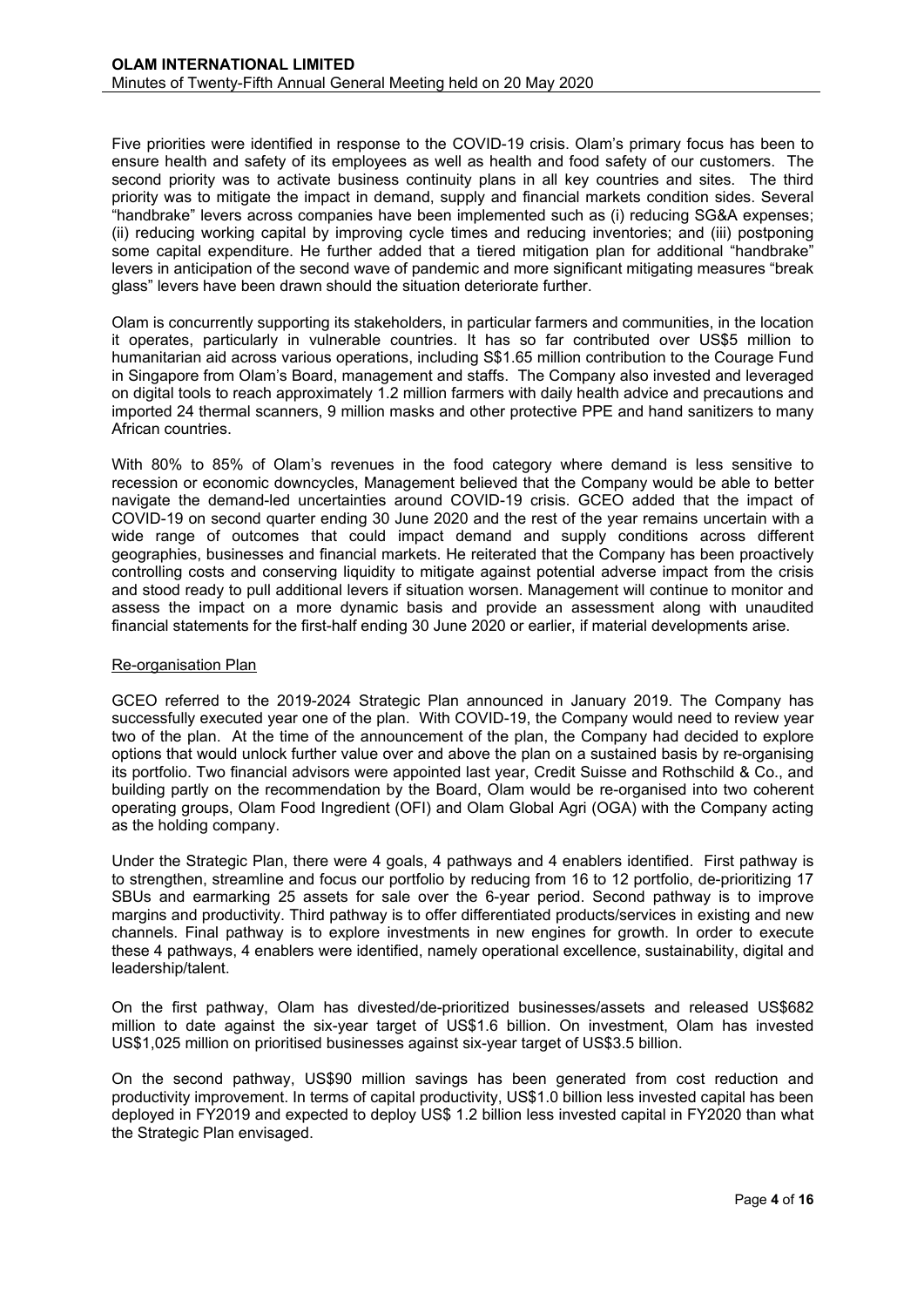On the third pathway, the first initiative identified was value-added offerings. AtSource has been launched as part of offerings, being the most comprehensive sustainable sourcing platform in the B2B market embedding 8 out of Olam's 12 BUs and involving 30 origins, 72 supply chains and more than 200,000 farmers. Having obtained third-party validation and certification on 10 parameters of our offerings, the Company believed that AtSource would be the true game-changer. On risk management solutions, Olam had acquired 89 new clients and increased embed percentage to 15% from 11% in preceding year. On value-added services, Olam has now been recognised as the largest organiccertified raw materials and ingredients supplier in agri-commodity across Coffee, Almonds, Hazelnuts, Sesame and Dehydrates and Spices. On innovation, GCEO said that there has been significant pivot towards value-added ingredients with its established 17 innovation centres globally. In its first year of innovation pipeline, Olam has developed the first dark cocoa powder without alkalize or chemical agent; nuts paste, butter and powder; and animal-fed dairy powder. The second initiative under this pathway was to expand into new customer segments and channels. The Company have so far engaged with 11 large private label customers and booked incremental revenue of approximately US\$75 million in Q1 2020. There were 13 large private label customers at the advance stage of negotiation in the pipeline. GCEO said the results in this pathway was predicated on the sustainability offerings which these customers valued significantly. On e-commerce, there were 963 new customers, generating US\$67 million incremental revenue.

On the last pathway, GCEO shared the 5 criteria for selecting new engines for future growth "Engine 2" initiatives. The initiative has to be (1) aligned to our core purposes; (2) material or significant opportunities; (3) counterpoint to the core business such as higher margin, lower volatility/cyclicality, and lower capital intensity; (4) leveraging Olam's core strengths and unique assets; and (5) smart investing rather than asset-heavy capital led models. The following 5 new engines were currently being explored, namely (i) B2C purpose brands; (ii) farmer services platform; (iii) controlled environment agriculture; (iv) environmental footprinting and solutions application; and (v) land tokenisation and carbon trading.

Beyond the Strategic Plan, GCEO reiterated the importance of the re-organisation plan as pivotal to Olam's history. The Company would provide stewardship to OFI and OGA and act as accelerator and incubator. In stewardship, the Company would hold stake in OFI and OGA, promote parenting advantage to ensure continuity of the "Olam Way", execute cross-cutting initiatives across the Olam Group and provide shared services to both OFI and OGA to optimize synergies. As an accelerator, the Company would de-prioritise and exit non-core businesses and assets, redeploying the capital for growth. GCEO said it is critical and crucial for this transitory role to be completed in the next 2 to 3 years. The next roles would be to nurture 3 gestating businesses to full potential, namely Packaged Food Business, Infrastructure and Logistics and Olam Palm Gabon; and to incubate new engines for future growth.

Olam Food Ingredients (OFI) was envisaged as industry-leading businesses offering sustainable, natural, value-added food ingredients which are "on-trend". It comprises 5 businesses: Cocoa, Coffee, Edible Nuts, Spices and Dairy. Olam Global Agri (OGA) was envisaged as differentiated global agribusiness with unique focus on high-growth emerging markets. It comprises 5 businesses: Grains and Animal feed & Protein, Edible Oils, Rice, Cotton and Commodity Financial Services.

GCEO recapped the four state-gated execution steps of the re-organisation plan, namely (1) resegmentation to OFI and OGA; (2) re-organisation; (3) potential carve out of OFI and OGA; and (4) potential initial public offering ("**IPO**") listing. Multiple workstreams and project governance structure had been formed and put in place together with dedicated Board Steering Committee which comprises five Board members. Despite COVID-19 crisis, work has commenced with the first focus of developing new game plan for value creation; developing organizational and operational models; and setting up cost base for cost transformation. He shared that as mandated by the Board, our key priorities would be to navigate through the COVID-19 crisis, follow by the execution of the Strategic Plan and third, to execute on the re-organisation plan.

GCEO concluded his presentation and handed the Meeting to Chairman. Chairman thanked GCEO for the presentation and informed shareholders that the presentation will be posted on the SGXNET and the Company's website.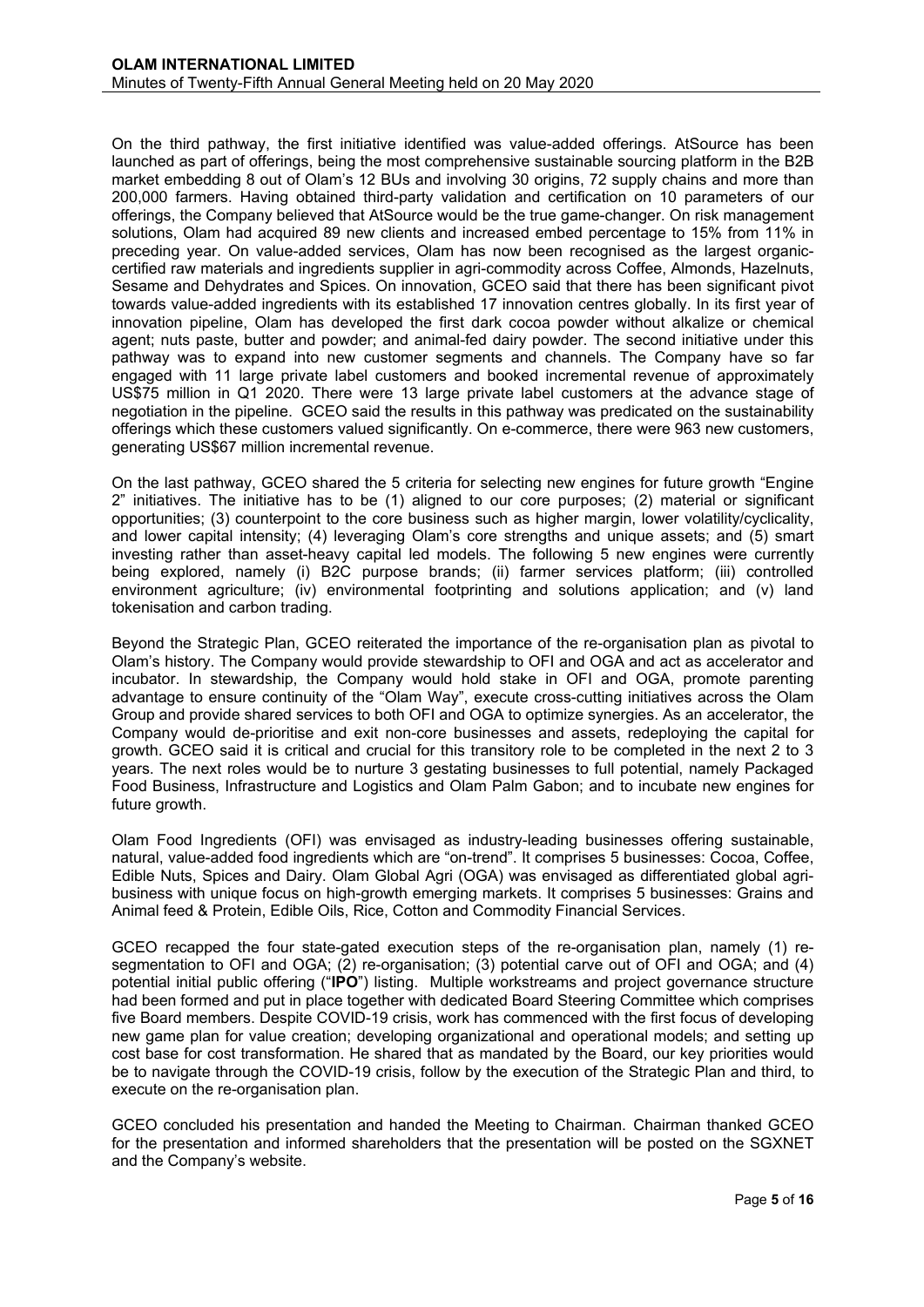### **QUORUM AND NOTICE OF MEETING**

A quorum was present at the Meeting and the Chairman called the 25<sup>th</sup> AGM to order. The Notice of AGM was made available to shareholders on SGXNET and the Company's website on 28 April 2020. The Notice of Meeting was taken as read.

The valid proxy forms received by the Company by the deadline for the depositing of proxy forms as specified in the Notice of AGM, had been accounted for and verified by RHT Governance, Risk & Compliance (Singapore) Pte. Ltd., the appointed Scrutineers for the Meeting. Directors and shareholders who were required to abstain from voting in respect of certain resolutions, as described in the explanatory notes to the Notice of Meeting, were accounted for and verified by the Scrutineers. Chairman had received from the Scrutineers their report that set out the voting results of each resolution.

Chairman informed shareholders that all resolutions tabled at the Meeting would be put to vote by way of poll as set out in the Notice of AGM. Pursuant to the applicable regulations, the Chairman of the 25<sup>th</sup> AGM had been appointed as proxy by shareholders who have directed him to vote for, vote against, and/or to abstain from voting on, the resolutions as set out in the Notice of AGM. Accordingly, Chairman informed that all votes had been cast by him as so directed for each resolution and he would announce the poll results after each resolution.

#### **ORDINARY BUSINESS**

### **RESOLUTION 1 - DIRECTORS' STATEMENT AND THE AUDITED CONSOLIDATED FINANCIAL STATEMENTS TOGETHER WITH THE AUDITORS' REPORT**

The first item of the Agenda was to receive and consider the Directors' Statement and Audited Financial Statements for the year ended 31 December 2019 and the Auditors' Report thereon.

Chairman put the motion to a vote, which voting had been completed. He read out results of the votes based on the Scrutineers' report, which were:

|                | No. of Votes  | Percentage % |
|----------------|---------------|--------------|
| For            | 2,851,252,243 | 100.00       |
| <b>Against</b> | 103,000       | 0.00         |

Chairman declared the resolution carried.

**IT WAS RESOLVED** that the Directors' Report and the Audited Financial Statements of the Company for the year ended 31 December 2019 together with the Auditors' Report thereon be received and adopted.

#### **RESOLUTION 2 - SECOND AND FINAL DIVIDEND**

 The second item of the Agenda was to approve the payment of second and final tax-exempt dividend of 4.5 cents per share for the financial year ended 31 December 2019. Together with the sum of 3.5 cents per share of interim dividend declared in the second quarter of FY2019, the total dividend for FY2019 would be 8.0 cents per share. As announced on 28 April 2020, the record date for the second and final dividend would be on 28 May 2020 and payment date on 4 June 2020.

Chairman put the motion to a vote, which voting had been completed. He read out results of the votes based on the Scrutineers' report, which were: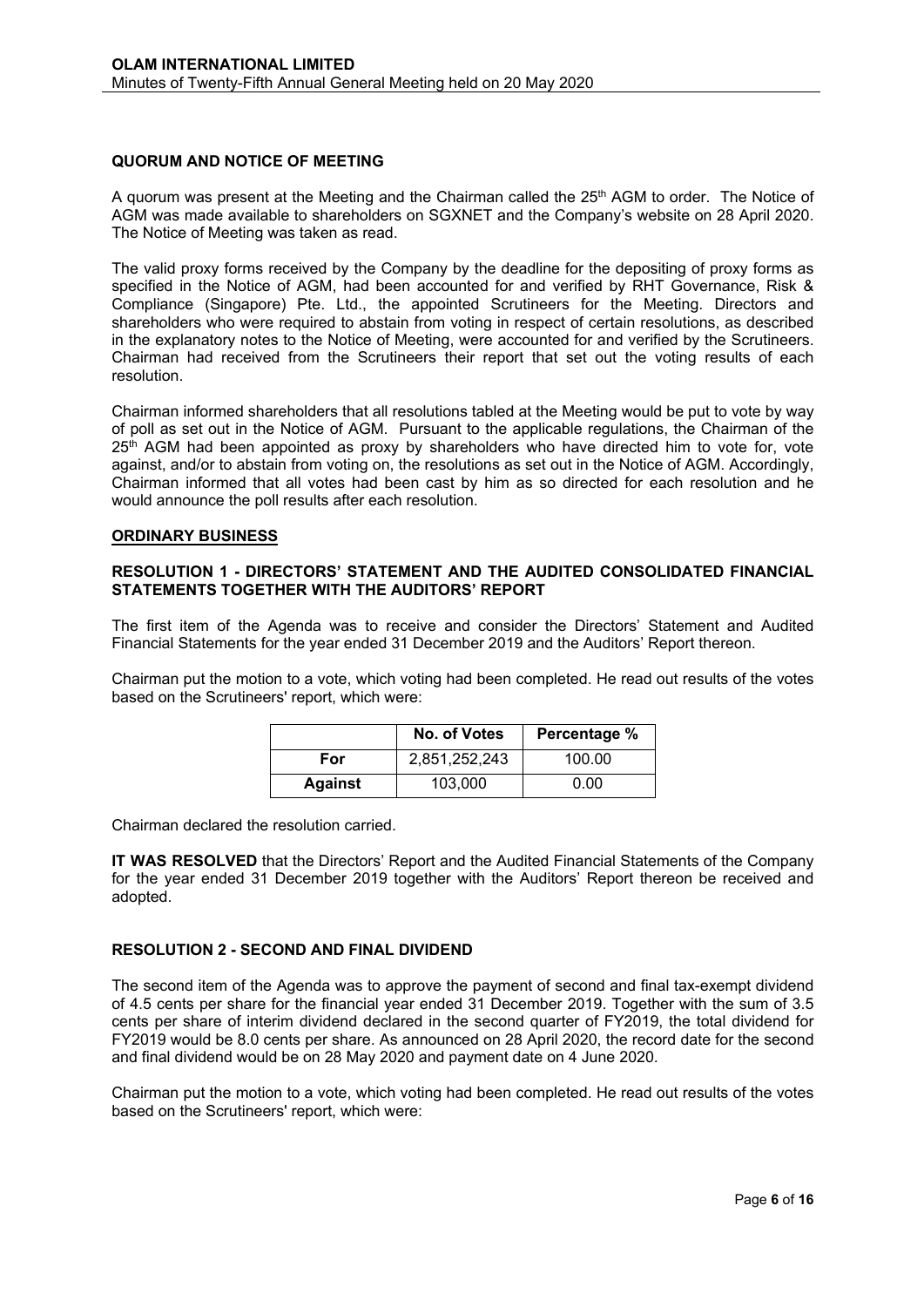|                | No. of Votes  | Percentage % |
|----------------|---------------|--------------|
| For            | 2,851,311,643 | 100.00       |
| <b>Against</b> | 103,000       | 0.00         |

Chairman declared the resolution carried.

**IT WAS RESOLVED** that the payment of the second and final dividend of 4.5 cents per share taxexempt (one-tier) for the year ended 31 December 2019 be approved.

Before proceeding with the agenda items on the re-election of Directors, Chairman reminded shareholders that the profile of each of the retiring directors including their directorships was set out in the Addendum to the Notice of AGM and in the Governance Report section in the Annual Report 2019 (the "Governance Report").

#### **RESOLUTION 3 - RE-ELECTION OF MR. NIHAL VIJAYA DEVADAS KAVIRATNE CBE**

Chairman informed that Mr. Nihal Kaviratne, would upon re-election as a Director of the Company, continue his office as an Independent and Non-Executive Director. He would replace Mr. Jean-Paul Pinard, who was to retire at the conclusion of the  $25<sup>th</sup>$  AGM, as Chairman of the Corporate Responsibility and Sustainability Committee ("CRSC") and remain as a member of the Audit Committee ("AC"). He would be considered independent for the purpose of Rule 704(8) of Listing Manual of the Singapore Exchange Securities Trading Limited ("SGX").

Chairman proposed that Mr. Nihal Kaviratne be re-elected as a Director of the Company and put the motion to a vote.

Based on the Scrutineers' report, the voting results for Resolution 3 were as follows:

|                | No. of Votes  | Percentage % |
|----------------|---------------|--------------|
| For.           | 2,851,182,126 | 99.99        |
| <b>Against</b> | 208,675       | 0.01         |

Chairman declared the resolution carried.

**IT WAS RESOLVED** that Mr. Nihal Kaviratne be re-elected as a Director of the Company.

#### **RESOLUTION 4 - RE-ELECTION OF MR. SUNNY GEORGE VERGHESE**

Chairman informed that Mr. Sunny Verghese would, upon re-election as a Director of the Company, continue his office as Executive Director and remained as a member of the Board Steering Committee ("BSC"), Capital and Investment Committee ("CIC") and CRSC.

Chairman proposed that Mr. Sunny Verghese be re-elected as a Director of the Company and put the motion to a vote, which voting had been completed. He read out results of the votes based on the Scrutineers' report, which were:

|                | No. of Votes  | Percentage % |
|----------------|---------------|--------------|
| For            | 2,801,965,368 | 99.99        |
| <b>Against</b> | 295,175       | 0.01         |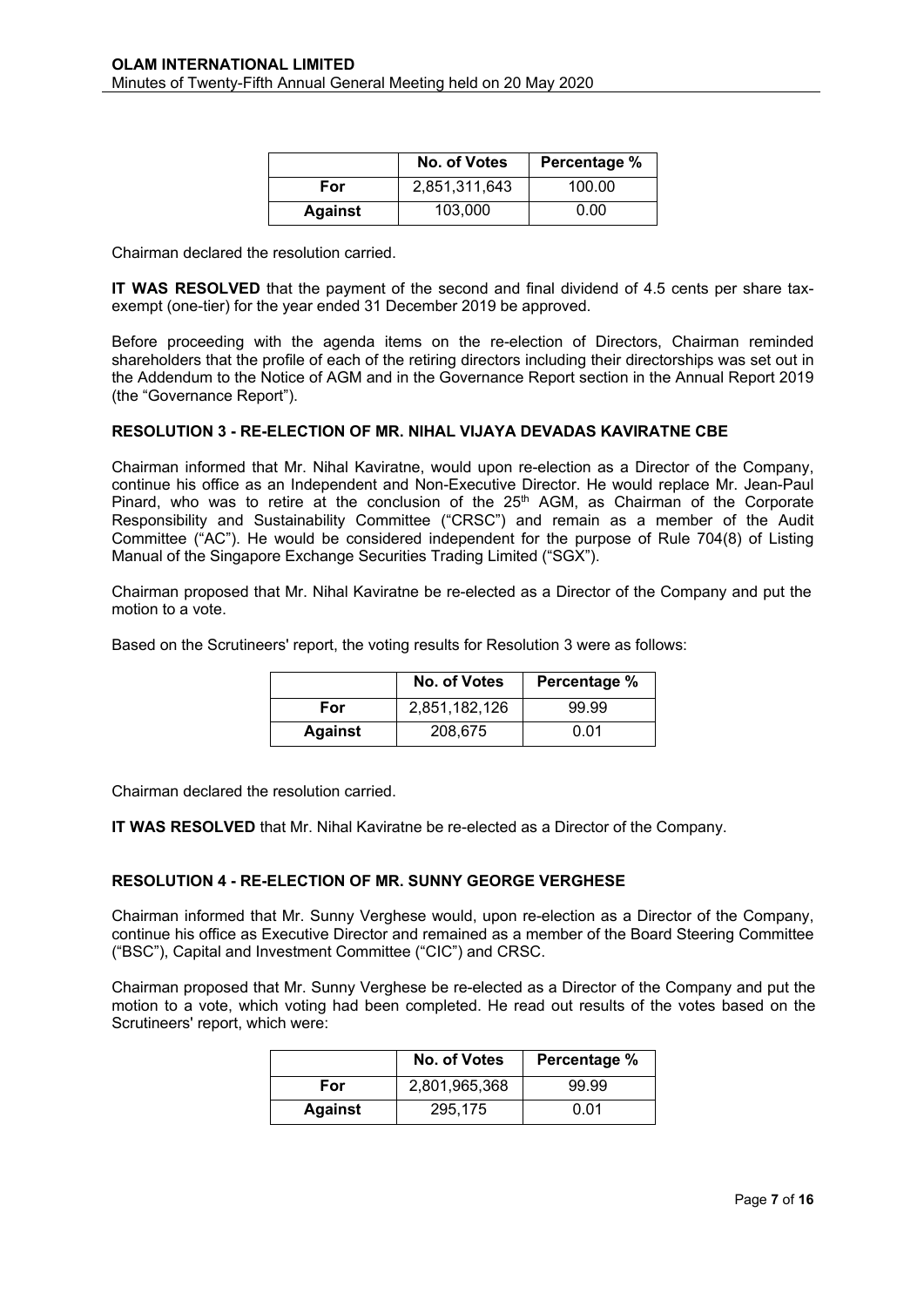Chairman declared the resolution carried.

**IT WAS RESOLVED** that Mr Sunny George Verghese be re-elected as a Director of the Company.

## **RESOLUTION 5 - RE-ELECTION OF DR. AJAI PURI**

Before proceeding with Resolution 5, the Chairman informed the shareholders that the subsequent three agenda were in relation to the re-election of the directors who cease to hold office in accordance to the Regulation 113 of the Company's Constitution.

The Chairman recapped that Dr. Ajai Puri was appointed as Non-Executive and Independent Director on 1 September 2019. In accordance with Regulation 113, Dr. Ajai Puri was to hold office until the conclusion of the Meeting and was eligible for re-election. His detailed profile was provided in the Addendum to the Notice of AGM and in the Governance Report.

Chairman informed that Dr. Ajai Puri if re-elected as a Director would remain as an Independent and Non-Executive Director and be appointed as a member of the AC, CIC and CRSC.

Chairman proposed that Dr. Ajai Puri be re-elected as a Director of the Company and put the motion to a vote.

Based on the Scrutineers' report, the voting results were as follows:

|                | No. of Votes  | Percentage % |
|----------------|---------------|--------------|
| For            | 2,851,225,143 | 99.99        |
| <b>Against</b> | 189.500       | 0.01         |

Chairman declared the resolution carried.

**IT WAS RESOLVED t**hat Dr. Ajai Puri be re-elected as a Director of the Company.

# **RESOLUTION 6 - RE-ELECTION OF DR. JOERG WOLLE**

Chairman moved on to the proposed re-election of Dr. Joerg Wolle as a Director of the Company. He recapped that Dr. Joerg Wolle was appointed as Non-Executive and Independent Director on 1 September 2019. In accordance with Regulation 113, Dr. Wolle was to hold office until the conclusion of the Meeting and was eligible for re-election. His detailed profile was provided in the Addendum to the Notice of AGM and in the Governance Report.

Chairman informed that Dr. Joerg Wolle if re-elected as a Director would remain as an Independent and Non-Executive Director and be appointed as a member of the Nomination and Remuneration Committee ("NRC").

Chairman proposed that Dr. Joerg Wolle be re-elected as a Director of the Company and put the motion to a vote.

Based on the Scrutineers' report, the voting results were as follows:

|                | No. of Votes  | Percentage % |
|----------------|---------------|--------------|
| For            | 2,850,437,143 | 99.97        |
| <b>Against</b> | 977,500       | 0.03         |

Chairman declared the resolution carried.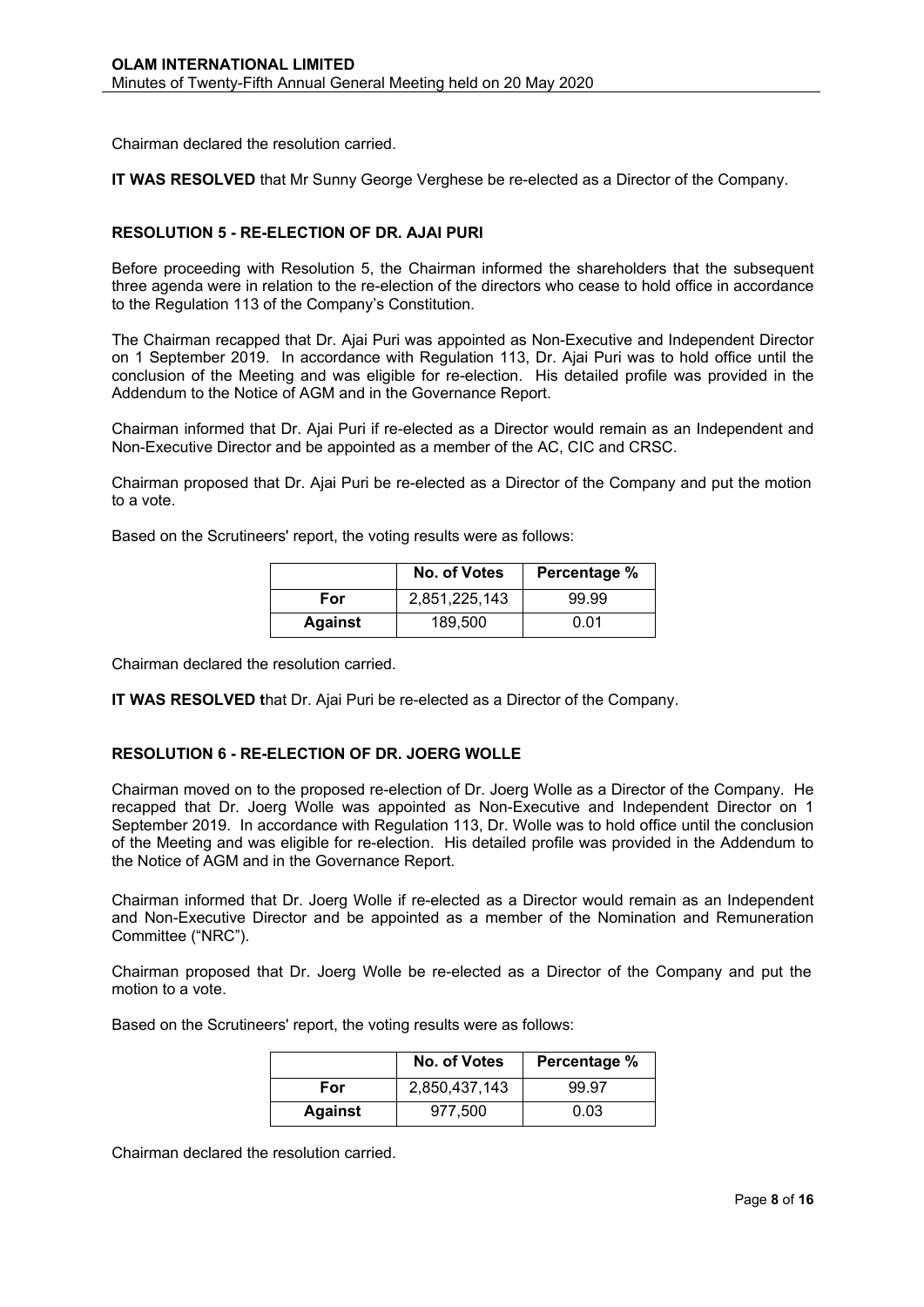**IT WAS RESOLVED t**hat Dr. Joerg Wolle be re-elected as a Director of the Company.

### **RESOLUTION 7 - RE-ELECTION OF MR. NAGI ADEL HAMIYEH**

Chairman recapped that Mr. Nagi Hamiyeh was appointed as Non-Executive Director on 1 September 2019. In accordance with Regulation 113, he was to hold office until the conclusion of the Meeting and was eligible for re-election. His detailed profile was provided in the Addendum to the Notice of AGM and in the Governance Report.

Chairman informed that Mr. Nagi Hamiyeh would, upon re-election as a Director, continue his office as Non-Executive Director. He will remain as a member of the BSC and be appointed as a member of the CIC.

Chairman proposed that Mr. Nagi Hamiyeh be re-elected as a Director of the Company and put the motion to a vote.

|                | No. of Votes  | Percentage % |
|----------------|---------------|--------------|
| For            | 2,849,966,957 | 99.95        |
| <b>Against</b> | 1,447,686     | 0.05         |

Based on the Scrutineers' report, the voting results were as follows:

Chairman declared the resolution carried.

**IT WAS RESOLVED t**hat Mr. Nagi Adel Hamiyeh be re-elected as a Director of the Company.

# **RESOLUTION 8 - DIRECTORS' FEES FOR THE FINANCIAL YEAR ENDING 31 DECEMBER 2020**

Chairman sought the approval of the shareholders for the proposed payment of up to S\$3,300,000 as Directors' fees for the financial year ending 31 December 2020 with the aggregate fees paid quarterly in arrears to the Non-Executive Directors. For Non-Executive Directors entitled to receive Directors' fees in the form of shares, approximately 70% of the Directors' fees would be paid in cash and approximately 30% in the form of Olam shares. Each such Non-Executive Director was committed to holding, during his or her Board tenure, Olam shares of a value pegged to approximately his or her annual Directors' fees.

Chairman put the motion to vote, which voting had been completed. He read out results of the votes based on the Scrutineers' report, which were:

|                | No. of Votes  | Percentage % |
|----------------|---------------|--------------|
| For            | 2,851,071,806 | 99.99        |
| <b>Against</b> | 185.013       | 0.01         |

Chairman declared the resolution carried.

**IT WAS RESOLVED t**hat the payment of Directors' fees of up to S\$3,300,000.00 for the year ending 31 December 2020 be approved.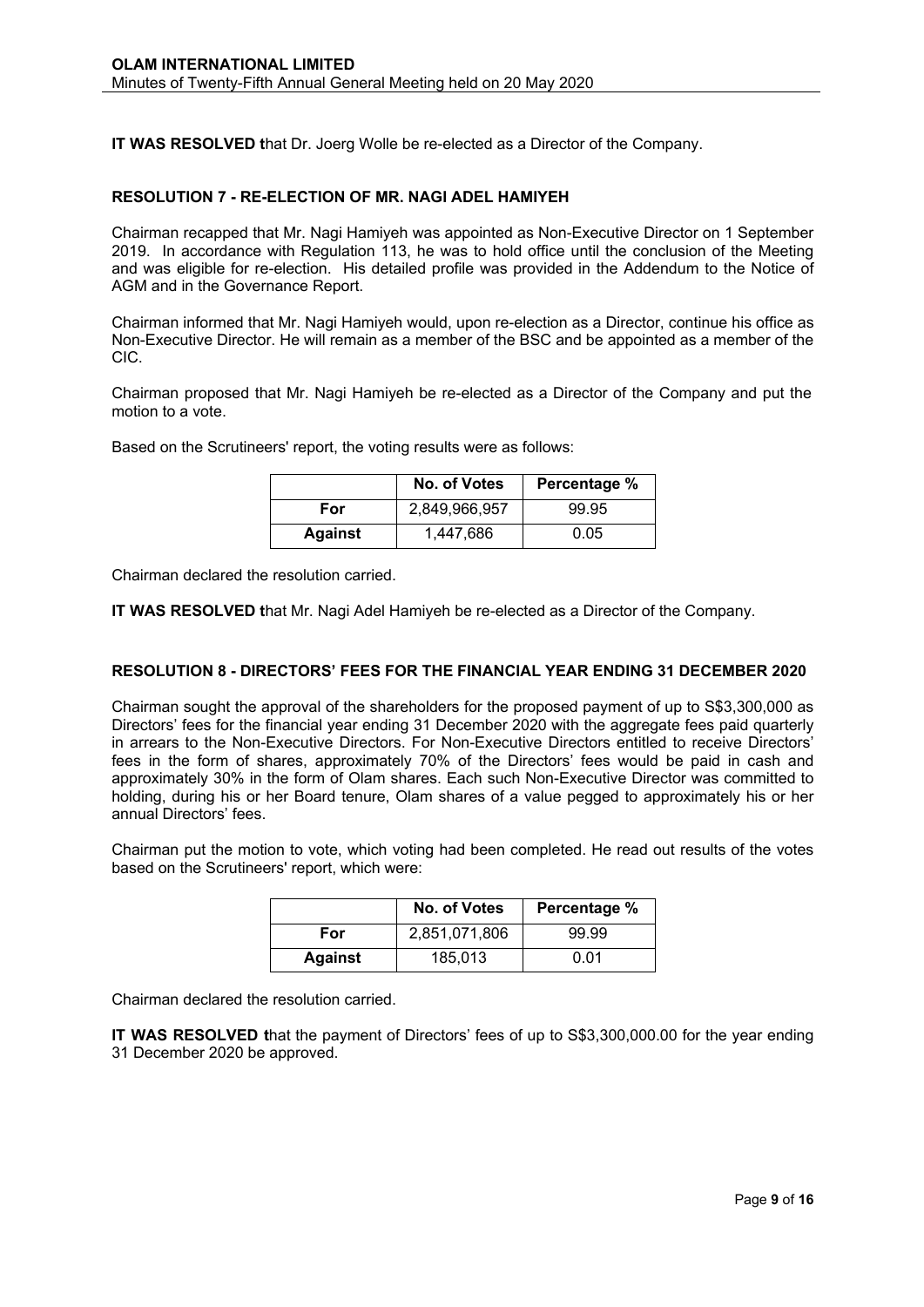# **RESOLUTION 9 - RE-APPOINTMENT OF AUDITORS**

Chairman informed the Meeting that Messrs Ernst & Young LLP ("EY") had expressed their willingness for re-appointment as Auditors of the Company.

Chairman proposed that EY be re-appointed as the auditors of the Company and put the motion to a vote.

Based on the Scrutineers' report, the voting results were as follows:

|                | No. of Votes  | Percentage % |
|----------------|---------------|--------------|
| For            | 2,851,311,643 | 100.0        |
| <b>Against</b> | 103,000       | 0.00         |

Chairman declared the resolution carried.

**IT WAS RESOLVED** that Messrs Ernst & Young LLP be re-appointed as Auditors of the Company until the conclusion of the next Annual General Meeting and that the Directors be authorised to fix their remuneration.

### **SPECIAL BUSINESS**

The Chairman proceeded to deal with the special business of the Meeting.

#### **RESOLUTION 10 - ELECTION OF MR. NORIO SAIGUSA AS A DIRECTOR OF THE COMPANY**

The Chairman reminded shareholders that the detailed profile of Mr. Norio Saigusa was provided in the Addendum to the Notice of AGM. Mr. Norio Saigusa if appointed as a Non-Executive Director, would also be appointed as a member of the Board Risk Committee ("**BRC**"), CRSC and NRC.

Chairman proposed that Mr. Norio Saigusa be elected as a Director of the Company and put the motion to a vote.

Based on the Scrutineers' report, the voting results were as follows:

|                | No. of Votes  | Percentage % |
|----------------|---------------|--------------|
| <b>For</b>     | 2,848,535,268 | 99.90        |
| <b>Against</b> | 2,879,375     | 0.10         |

Chairman declared the resolution carried.

**IT WAS RESOLVED t**hat Mr. Norio Saigusa be appointed as a Director of the Company.

# **RESOLUTION 11 - GENERAL AUTHORITY TO ISSUE SHARES**

The Chairman proposed that the Directors be authorised to allot and issue shares pursuant to Section 161 of the Companies Act, Chapter 50 and Rule 806 of the SGX Listing Manual and he put the motion to a vote.

Based on the Scrutineers' report, the voting results were as follows: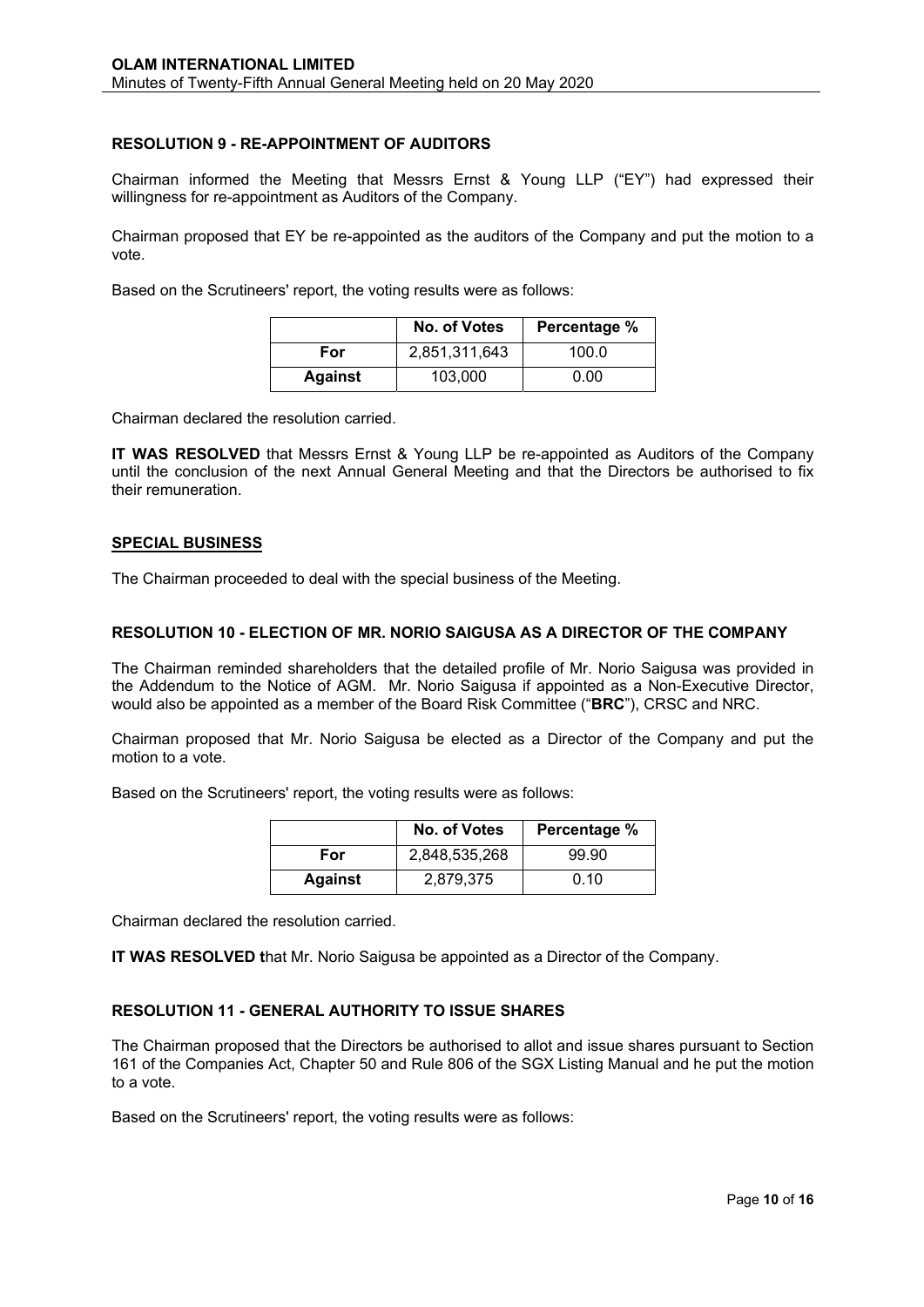|                | No. of Votes  | Percentage % |
|----------------|---------------|--------------|
| For            | 2,840,571,368 | 99.62        |
| <b>Against</b> | 10,843,275    | 0.38         |

Chairman declared the resolution carried.

### **IT WAS RESOLVED**:

That pursuant to Section 161 of the Companies Act, Chapter 50 of Singapore (the "**Companies Act**") and Rule 806 of the Listing Manual of Singapore Exchange Securities Trading Limited ("**SGX-ST**") (the "**Listing Manual**"), the Directors be authorised and empowered to:

- (a) (i) issue ordinary shares in the capital of the Company ("**Shares**") whether by way of rights, bonus or otherwise; and/or
	- (ii) make or grant offers, agreements or options (collectively, "**Instruments**") that might or would require Shares to be issued, including but not limited to the creation and issue of (as well as adjustments to) options, warrants, debentures or other instruments convertible into Shares,

at any time and upon such terms and conditions and for such purposes and to such persons as the Directors may in their absolute discretion deem fit; and

(b) (notwithstanding the authority conferred by this Resolution may have ceased to be in force) issue Shares in pursuance of any Instruments made or granted by the Directors while this Resolution was in force,

#### provided that:

- (1) the aggregate number of Shares (including Shares to be issued in pursuance of the Instruments, made or granted pursuant to this Resolution) to be issued pursuant to this Resolution shall not exceed fifty per cent. (50%) of the total number of issued Shares (excluding treasury shares and subsidiary holdings) (as calculated in accordance with subparagraph (2) below), of which the aggregate number of Shares to be issued other than on a pro rata basis to shareholders of the Company ("**Shareholders**") shall not exceed ten per cent. (10%) of the total number of issued Shares (excluding treasury shares and subsidiary holdings) (as calculated in accordance with sub-paragraph (2) below);
- (2) (subject to such calculation as may be prescribed by the SGX-ST) for the purpose of determining the aggregate number of Shares that may be issued under sub-paragraph (1) above, the total number of issued Shares (excluding treasury shares and subsidiary holdings) shall be based on the total number of issued Shares (excluding treasury shares and subsidiary holdings) at the time of the passing of this Resolution, after adjusting for:
	- (A) new Shares arising from the conversion or exercise of any convertible securities;
	- (B) new Shares arising from exercising share options or vesting of share awards which are outstanding or subsisting at the time of the passing of this Resolution; and
	- (C) any subsequent bonus issue, consolidation or subdivision of Shares;
- (3) in exercising the authority conferred by this Resolution, the Company shall comply with the provisions of the Listing Manual for the time being in force (unless such compliance has been waived by the SGX-ST) and the Constitution; and
- Page **11** of **16** (4) unless revoked or varied by the Company in a general meeting, such authority shall continue in force until the conclusion of the next annual general meeting of the Company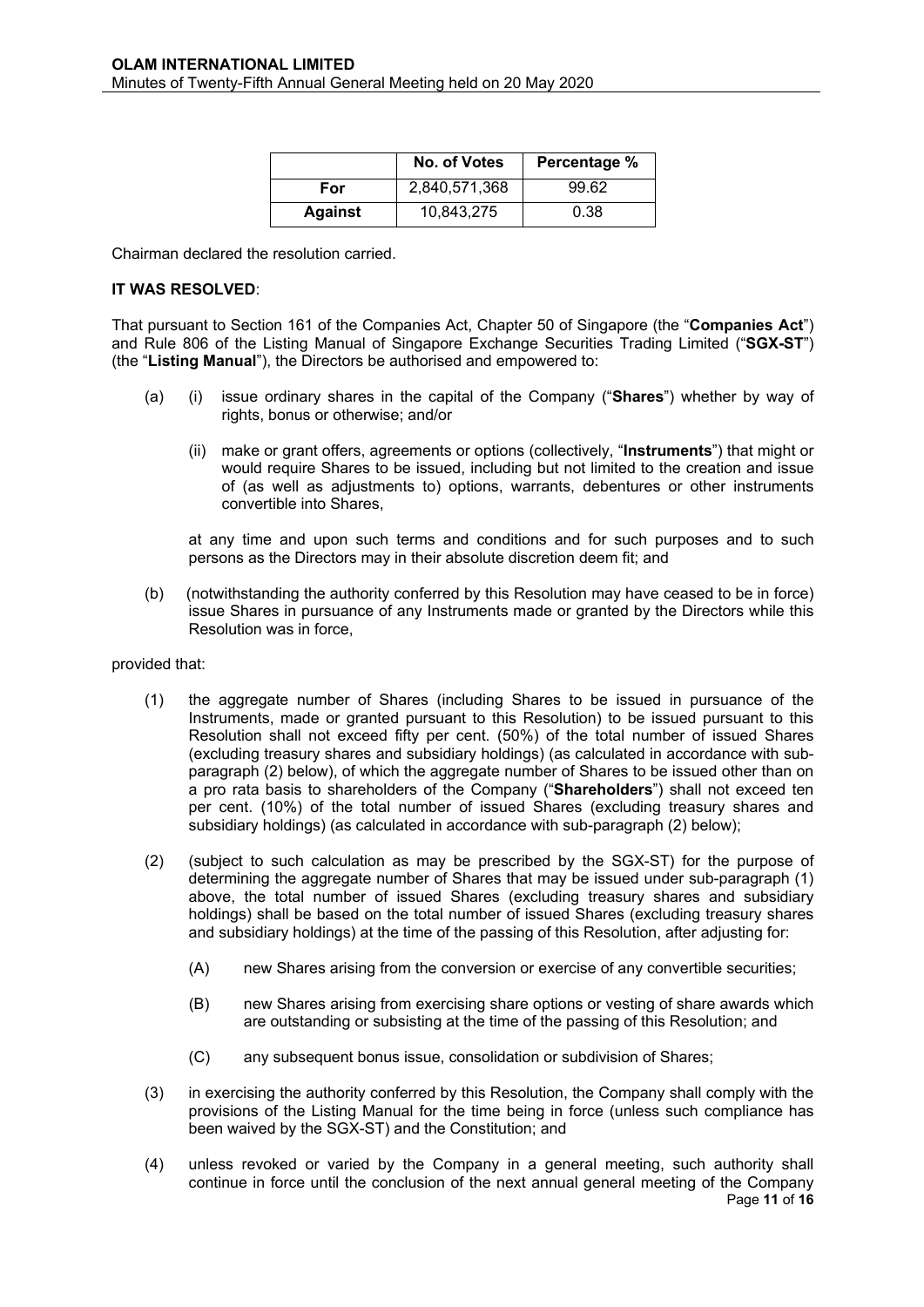("**AGM**") or the date by which the next AGM is required by law to be held, whichever is earlier.

# **RESOLUTION 12 - RENEWAL OF THE SHARE BUYBACK MANDATE**

Chairman informed that Resolution 12 was proposed to renew the Share Buyback Mandate which was approved at the last AGM held on 24 April 2019. If approved by shareholders, the Directors would be empowered to purchase or otherwise acquire ordinary shares in the capital of the Company in accordance with the Share Buyback Mandate set out in the Letter to Shareholders dated 28 April 2020. The text of Resolution 12 was set out in the Notice of AGM.

Chairman proposed that the Share Buyback Mandate be approved on the terms as set out in the Notice of AGM dated 28 April 2020, and put the motion to a vote.

Based on the Scrutineers' report, the voting results were as follows:

|                | No. of Votes  | Percentage % |
|----------------|---------------|--------------|
| For            | 2,851,225,143 | 100.0        |
| <b>Against</b> | 103.000       | 0.00         |

Chairman declared the resolution carried.

### **IT WAS RESOLVED** that**:**

- (a) for the purposes of the Companies Act, the exercise by the Directors of all the powers of the Company to purchase or otherwise acquire Shares not exceeding in aggregate the Maximum Limit (as defined below), at such price(s) as may be determined by the Directors from time to time up to the Maximum Price (as defined below), whether by way of:
	- (i) market purchase(s) (each a "**Market Purchase**") on the SGX-ST; and/or
	- (ii) off-market purchase(s) (each an "**Off-Market Purchase**") in accordance with any equal access scheme(s) as may be determined or formulated by the Directors as they consider fit, which scheme(s) shall satisfy all the conditions prescribed by the Companies Act,

and otherwise in accordance with all other laws and regulations, including but not limited to, the provisions of the Companies Act and listing rules of the SGX-ST as may for the time being be applicable, be and is hereby authorised and approved generally and unconditionally (the "**Share Buyback Mandate**");

- (b) unless revoked or varied by the Company in a general meeting, the authority conferred on the Directors pursuant to this Resolution may be exercised by the Directors at any time and from time to time during the period commencing from the date of the passing of this Resolution and expiring on the earlier of:
	- (i) the date on which the next AGM is held or required by law to be held; or
	- (ii) the date on which the purchases or acquisitions of Shares by the Company pursuant to the Share Buyback Mandate are carried out to the full extent mandated,

whichever is the earlier;

(c) in this Resolution:

Page **12** of **16 "Maximum Limit"** means that number of issued Shares representing not more than five per cent. (5%) of the total number of issued Shares (excluding treasury shares and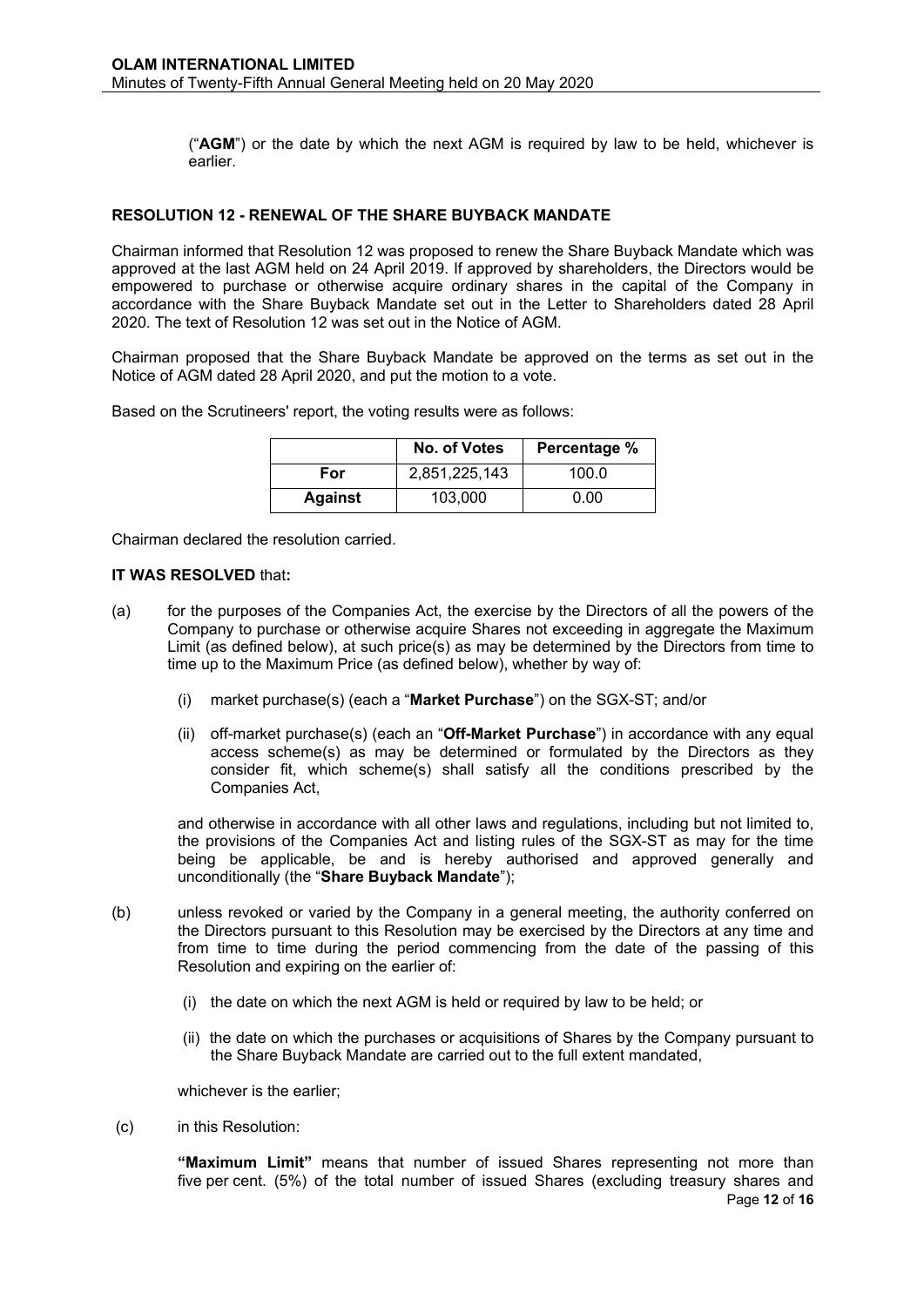subsidiary holdings) as at the date of the passing of this Resolution, unless the Company has effected a reduction of the share capital of the Company in accordance with the applicable provisions of the Companies Act, at any time during the Relevant Period (as defined below), in which event the total number of issued Shares shall be taken to be the total number of issued Shares as altered (excluding any treasury shares that may be held by the Company from time to time and subsidiary holdings);

**"Relevant Period"** means the period commencing from the date of passing of this Resolution and expiring on the date the next AGM is held or is required by law to be held, whichever is the earlier; and

"**Maximum Price**" in relation to a Share to be purchased or acquired, means the purchase price (excluding brokerage, stamp duties, commission, applicable goods and services tax and other related expenses) which shall not exceed 105% of the Average Closing Price.

where:

**"Average Closing Price"** means the average of the closing market prices of the Shares over the last five (5) Market Days (a **"Market Day"** being a day on which the SGX-ST is open for trading in securities), on which transactions in the Shares were recorded, before the day on which the purchase or acquisition of Shares was made, or as the case may be, the day of the making of the offer pursuant to the Off-Market Purchase, and deemed to be adjusted for any corporate action that occurs during the relevant five (5) Market Days and the day on which the On-Market Purchase was made; and

**"day of the making of the offer"** means the day on which the Company announces its intention to make an offer for an Off-Market Purchase, stating therein the purchase price (which shall not be more than the Maximum Price) for each Share and the relevant terms of the equal access scheme for effecting the Off-Market Purchase; and

(d) the Directors and/or any of them be and are hereby authorised to complete and do all such acts and things (including executing such documents as may be required) as they and/or he may consider necessary, expedient, incidental or in the interests of the Company to give effect to the transactions contemplated and/or authorised by this Resolution.

# **RESOLUTION 13 - AMENDMENT TO THE OLAM SHARE GRANT PLAN**

Chairman Resolution 13 sought to approve the amendments to the Olam Share Grant Plan to enable the Non-Executive Directors of the Company and/ or its subsidiaries to participate in the Olam Share Grant (as amended). The Olam Share Grant Plan was adopted at the AGM held on 30 October 2014. The amendments to the existing Rules of the Olam Share Grant Plan were set out in Appendix 1 of the Letter to Shareholders dated 28 April 2020.

Chairman proposed the motion "That the existing Rules of the Olam Share Grant Plan be amended in the manner as set out in Appendix 1 of the Letter to Shareholders dated 28 April 2020." be put to a vote.

Based on the Scrutineers' report, the voting results were as follows:

|                | No. of Votes  | Percentage % |
|----------------|---------------|--------------|
| For            | 2,781,653,042 | 99.86        |
| <b>Against</b> | 3,766,475     | 0.14         |

Chairman declared the resolution carried.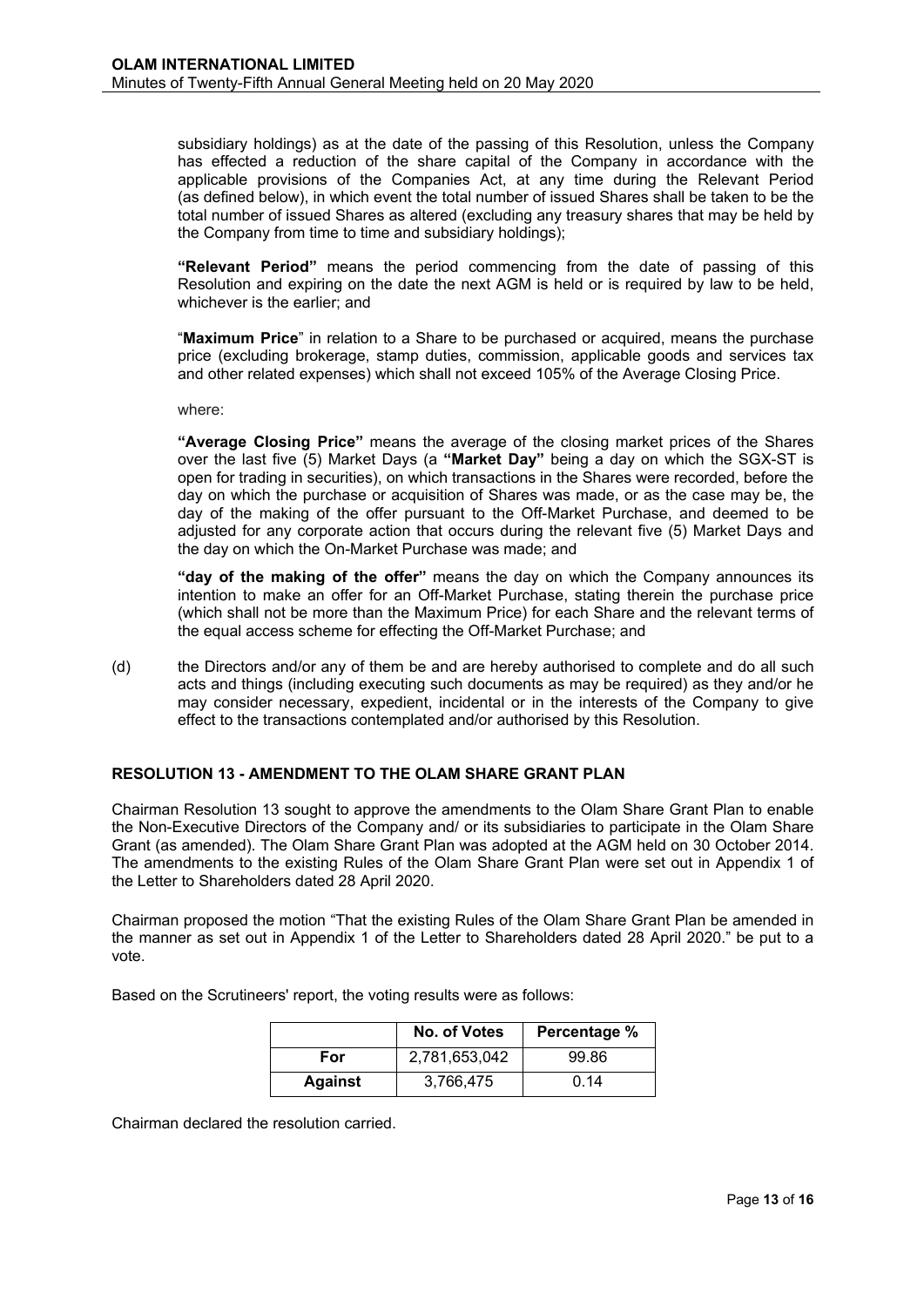# **IT WAS RESOLVED**:

That the existing Rules of the Olam Share Grant Plan be amended in the manner as set out in Appendix 1 of the Letter to Shareholders dated 28 April 2020 (the "**Letter**").

## **RESOLUTION 14 - AUTHORITY TO ISSUE SHARES UNDER THE OLAM SHARE GRANT PLAN**

Chairman went on to Resolution 14 and informed that the resolution was to authorise the Directors to grant awards and issue shares under the Olam Share Grant Plan. The mandate for Directors to grant awards and issue shares under the Olam Share Grant Plan was given at the last AGM held on 24 April 2019. The rules of the Plan were provided in the Circular to Shareholders of the Company dated 15 October 2014. The text of Resolution 14 was set out in the Notice of AGM.

Chairman proposed that the motion for the Directors to be authorised to grant awards and issue shares under the Olam Share Grant Plan, on the terms as set out in the Notice of AGM dated 28 April 2020, be put to a vote.

|                | No. of Votes  | Percentage % |
|----------------|---------------|--------------|
| For            | 2,781,724,366 | 99.86        |
| <b>Against</b> | 3,766,475     | 0.14         |

Based on the Scrutineers' report, the voting results were as follows:

Chairman declared the resolution carried.

#### **IT WAS RESOLVED** That:

the Directors be and are hereby authorised to:

- (a) grant awards in accordance with the provisions of the Olam Share Grant Plan; and
- (b) allot and issue from time to time such number of fully paid-up Shares as may be required to be delivered pursuant to the vesting of awards under the Olam Share Grant Plan,

provided that the total number of Shares which may be allotted and issued and/ or Shares which may be delivered pursuant to awards granted under the Olam Share Grant Plan on any date, when added to:

- (i) the total number of new Shares allotted and issued and/or to be allotted and issued, and issued Shares delivered and/or to be delivered in respect of all awards granted under the Olam Share Grant Plan; and
- (ii) all Shares, options or awards granted under any other share schemes of the Company then in force,

shall not exceed ten per cent. (10%) of the total number of issued Shares (excluding treasury shares and subsidiary holdings) from time to time, and that such authority shall, unless revoked or varied by the Company in a general meeting, continue in force until the conclusion of the next AGM or the date by which the next AGM is required by law to be held, whichever is the earlier.

### **RESOLUTION 15 - THE PROPOSED ADOPTION OF THE INTERESTED PERSON TRANSACTION MANDATE (THE "IPT MANDATE")**

Page **14** of **16** On the final resolution to be dealt with at the Meeting, Chairman said that Resolution 15 was to adopt the IPT Mandate to permit the Company, its subsidiaries and associated companies which are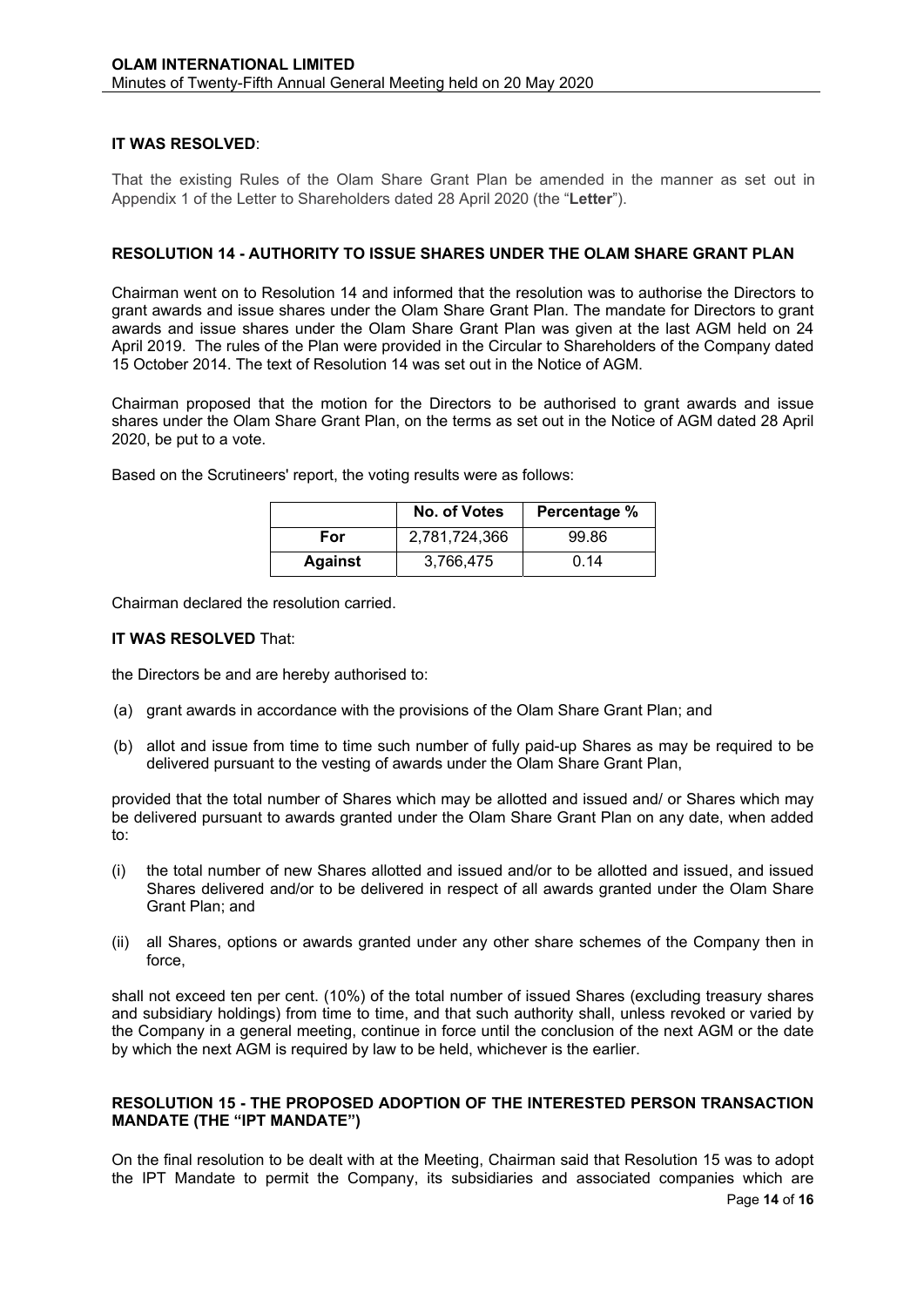considered to be "entities at risk" (as defined in the SGX Listing Manual) to enter into Mandated IPTs (as defined in the Letter to Shareholders) with certain specified interested persons listed in the Annex to Appendix 2 of the Letter to Shareholders. The details of the IPT Mandate were set out in Appendix 2 of the Letter to Shareholders.

Chairman proposed the motion that the IPT Mandate be adopted on the terms as set out in the Notice of AGM dated 28 April 2020, be put to a vote.

Based on the Scrutineers' report, the voting results were as follows:

|                | No. of Votes  | Percentage % |
|----------------|---------------|--------------|
| For            | 2,296,535,314 | 100.0        |
| <b>Against</b> | 103.000       | 0.00         |

Chairman declared the resolution carried.

#### **IT WAS RESOLVED** That:

- (a) pursuant to Chapter 9 of the Listing Manual, approval be and is hereby given for the Company, its subsidiaries and associated companies which are considered to be "entities at risk" (as defined in the Listing Manual) to enter into the Mandated IPTs (as defined in the Letter) with any of the Mandated Interested Persons (as defined in the Letter) provided that such transactions are on normal commercial terms and will not be prejudicial to the interests of the Company and its minority Shareholders;
- (b) the Audit Committee of the Company ("**AC**") be and is hereby authorised to take such action as it deems proper in respect of such procedures and/or to modify or implement such procedures as may be necessary to take into consideration any amendment to Chapter 9 of the Listing Manual which may be prescribed by the SGX-ST from time to time;
- (c) unless revoked or varied by the Shareholders in a general meeting, the authority conferred by this Resolution shall continue to be in force until the next AGM or the date by which the next AGM is required by law to be held, whichever is earlier; and
- (d) the Directors and/or any of them be and are hereby authorised to complete and do all such acts and things (including executing such documents as may be required) as they and/or he may consider necessary, expedient, incidental or in the interests of the Company to give effect to the transactions contemplated and/or authorised by this Resolution.

# **CLOSING REMARKS**

Chairman, on behalf of the Board and the Company, thanked Mr. Jean-Paul Pinard and Mr. Yutaka Kyoya for their tenure as Directors and members of the various Board Committees, including for Mr. Pinard, his leadership as Chairman of the CRSC. The Board and the Company have benefited from their experience and contribution.

Chairman thanked shareholders for taking time to attend the meeting. He also thanked shareholders for their support, cooperation and patience during these times. On behalf of the Board and Management, he wished shareholders good health and to stay safe, and looked forward to be able to meet with shareholders at the next AGM.